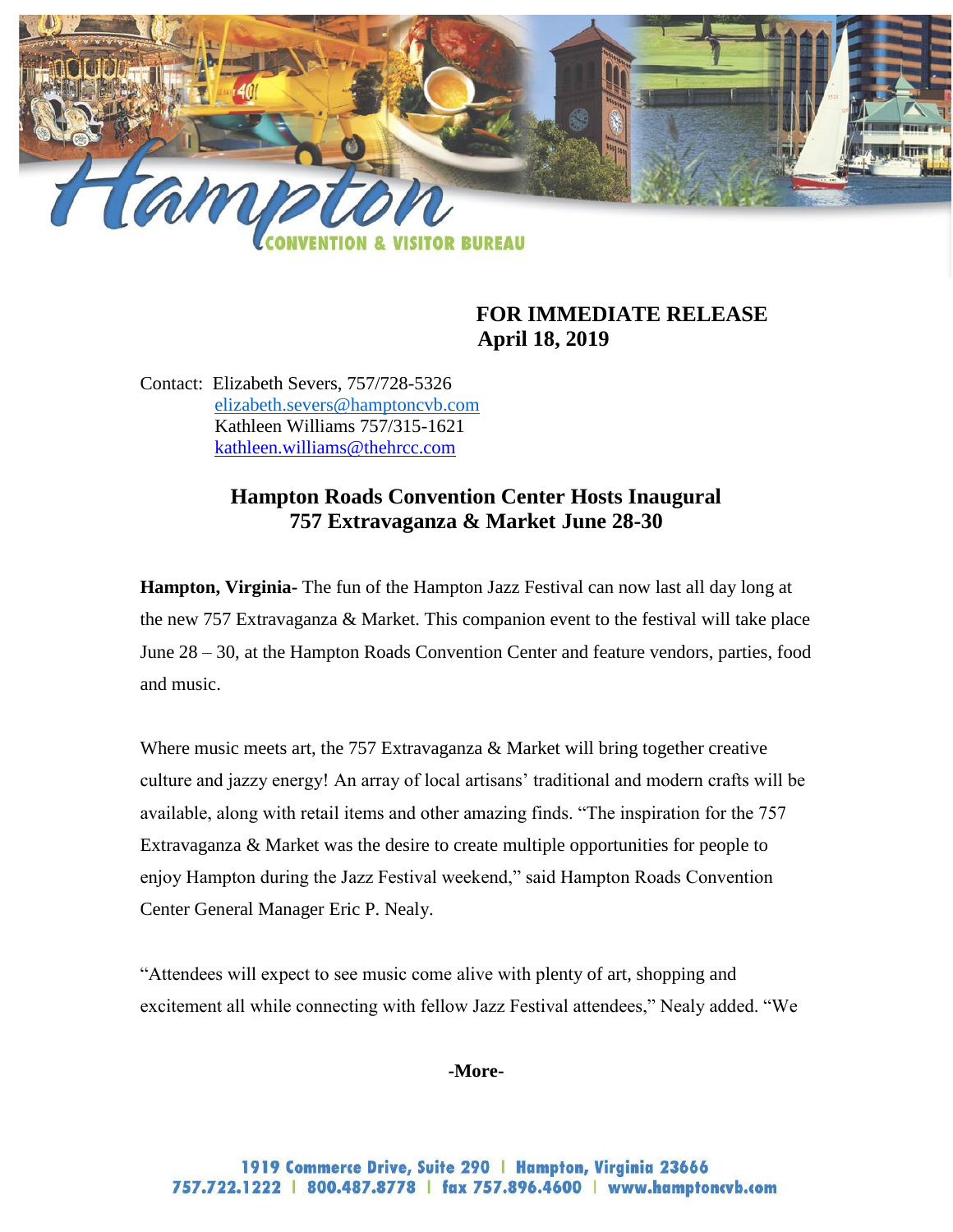### **Hampton Roads Convention Center Hosts Inaugural 757 Extravaganza & Market June 28-30 - Page 2**

are committed to creating a vibrant and dynamic atmosphere to ensure an unforgettable experience, unlike any before." Market vendors will be located throughout the building. Guests can find unique keepsakes to take home from their visit to Hampton or simply stroll through the convention center to see all of the incredible creativity. Food trucks will be outside of the convention center, offering a variety of fare.

In addition to the Market, there will also be parties during the event. Guests can chill at the "Jazz on The Deck" party, featuring DJ Silk, and an outdoor cigar lounge or save some energy for The Official Hampton Jazz Festival After Party Friday night, where they can unwind and show off their line-dancing skills! Things will be kicked up a notch at the All White Day Party, an all-day celebration on Saturday, featuring electrifying acts like Jack of Spade, DJ JSkillz and more.

Schedule of Events:

Friday, June 28

- 10AM-6PM Market open (throughout Hampton Roads Convention Center) Free admission
- 9PM-2AM Market open (throughout Hampton Roads Convention Center) Free admission
- 9PM-2AM The Official Hampton Jazz Festival After-Party (Ballroom) \$15 admission

Saturday, June 29

- 10AM-7PM Market open (throughout Hampton Roads Convention Center) Free admission
- Noon-6PM The Group and 757 Extravaganza & Market present The All White Affair Day Party (Ballroom) General Admission Tickets - \$25 Early Bird, \$35 Standard Reserved Tables of 10 available

Jazz on The Deck (Second floor Terrace)

### **-More-**